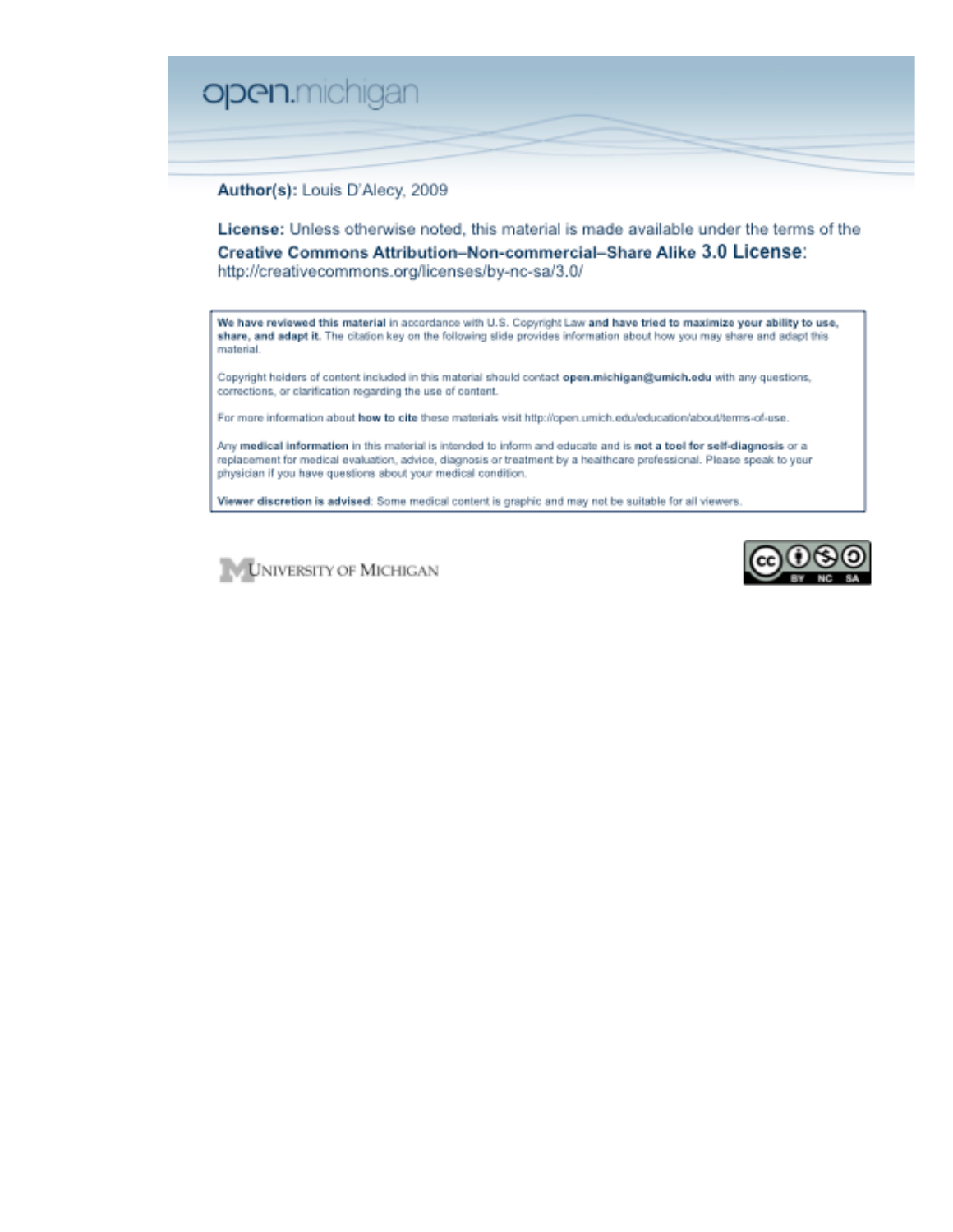# **General Cardiovascular/Respiratory Sequence Information Fall 2008**

#### **Objectives:**

For each of the subtopics of the sequence a list of comprehensive behavioral goals and cognitive objectives will explicitly define what a student should know and be able to do by the end of the sequence. These objectives provide a focus for "active" studying. It is important to note that mastery of the "basic facts" concerning structure and function, as defined in these lists of cognitive objectives, is an essential, but only the first step, in life long learning. You must also be able to use these facts in a logical manner to solve problems. Physiologic and pathophysiologic problem solving is the basis of medical practice. Accordingly, examinations will attempt to test not only for mastery of the cognitive objectives but, to the extent we are able, to test for your ability to manipulate this material, i.e., for your ability to solve problems.

The core information necessary to master these objectives will be presented primarily in lecture. Sometimes the lecturer will indicate that specific outside readings are essential for mastery of an objective. Therefore, some material will either not be given at all in lecture or will not be adequately covered in the lecture. Regardless of the level of lecture coverage you are responsible for, and can be examined on, the material designated in the listed sequence objectives.

#### **Small Group Discussions (Cardiovascular, November 6, 1:00 PM & Respiratory, November 20, 1:00 PM)**

These sessions will provide you with an opportunity to discuss, analyze, and interpret signs and symptoms as they relate to the underlying physiological principles you have learned. The purpose of these sessions is not to teach you how to diagnosis specific diseases but to provide practice in applying physiological principles to interpreting various pathophysiological states. The problem to be discussed, and the questions you will be expected to consider during the discussion, will be provided prior to the discussion. Attendance at small group discussions is required and specific student room assignments are made by the Office of Medical Education. Failure to attend for any reason will require you to submit written answers to the small group discussion questions to the Sequence Coordinator within 72 hours of the small group session

**Required Textbooks: CARDIOVASCULAR PHYSIOLOGY** David E. Mohrman and Lois Jane Heller, McGraw-Hill, 6th Ed., 2006. ~\$35 There will be copies of this textbook are on reserve at Taubman Medical Library. Older editions are similar but some figure numbers and chapter content have changed.

 **PULMONARY PHYSIOLOGY** Michael G. Levitzky, McGraw-Hill, 7h Ed., 2007 There will be copies of this textbook on reserve at Taubman Medical Library.

**Supplementary Textbook**: **RESPIRATORY PHYSIOLOGY: THE ESSENTIALS** John B. West, Williams and Wilkins, 8<sup>th</sup> Ed., 2008. There will be copies of this textbook on reserve at Taubman Medical Library.

**Sequence Performance, Quiz, Exams and Sequence Grade:** Performance will be assessed by participation in the Small Group Exercises as well as by the quizzes and a comprehensive final exam. No "new" content from the Small Group Exercise will be added to the quizzes or final. The final exam will include both written and practical components. The sequence content will be represented on the quiz and final approximately based on the time allocated in class. Questions on the quizzes, practical, and final all will be worth 1 point. In order to pass the course students must achieve a total score of at least 75% on these exercises and fulfill the responsibilities to the Small Group Exercise.

**Required Experiences:** In the Cardiovascular/Respiratory sequence there are several required experiences. In the **RARE** circumstance where a student cannot attend, the student must contact their class counselor in advance (or as soon as possible in an emergency) to request a deferral. (Please do NOT contact sequence directors with requests for or explanations of deferrals.) Absences will be approved or denied by class counselors based on the same guidelines used for Quiz and Exam deferrals. Should you obtain a deferral from your class counselor, make up instructions for the required experiences (found below) should be followed.

Failure to attend either small group session for any reason will require you to submit written answers to the small group discussion questions to the Sequence Coordinator within 72 hours of the small group session

Remediation for missing the MDC or Dr. Bartlett's talk will be to watch the video and write a 2 page essay detailing your reactions, including knowledge, insights, and inspirations gained from the presentation. This is due to the sequence coordinator within 72 hours of the session.

**Additional Books on Reserve at the Medical Library:** General Introductory Text:

Vander, Sherman, and Luciano. Human Physiology, The Mechanisms of Body Function, McGraw-Hill Inc, (11th edition), 2008 There will be copies of this textbook are on reserve at Taubman Medical Library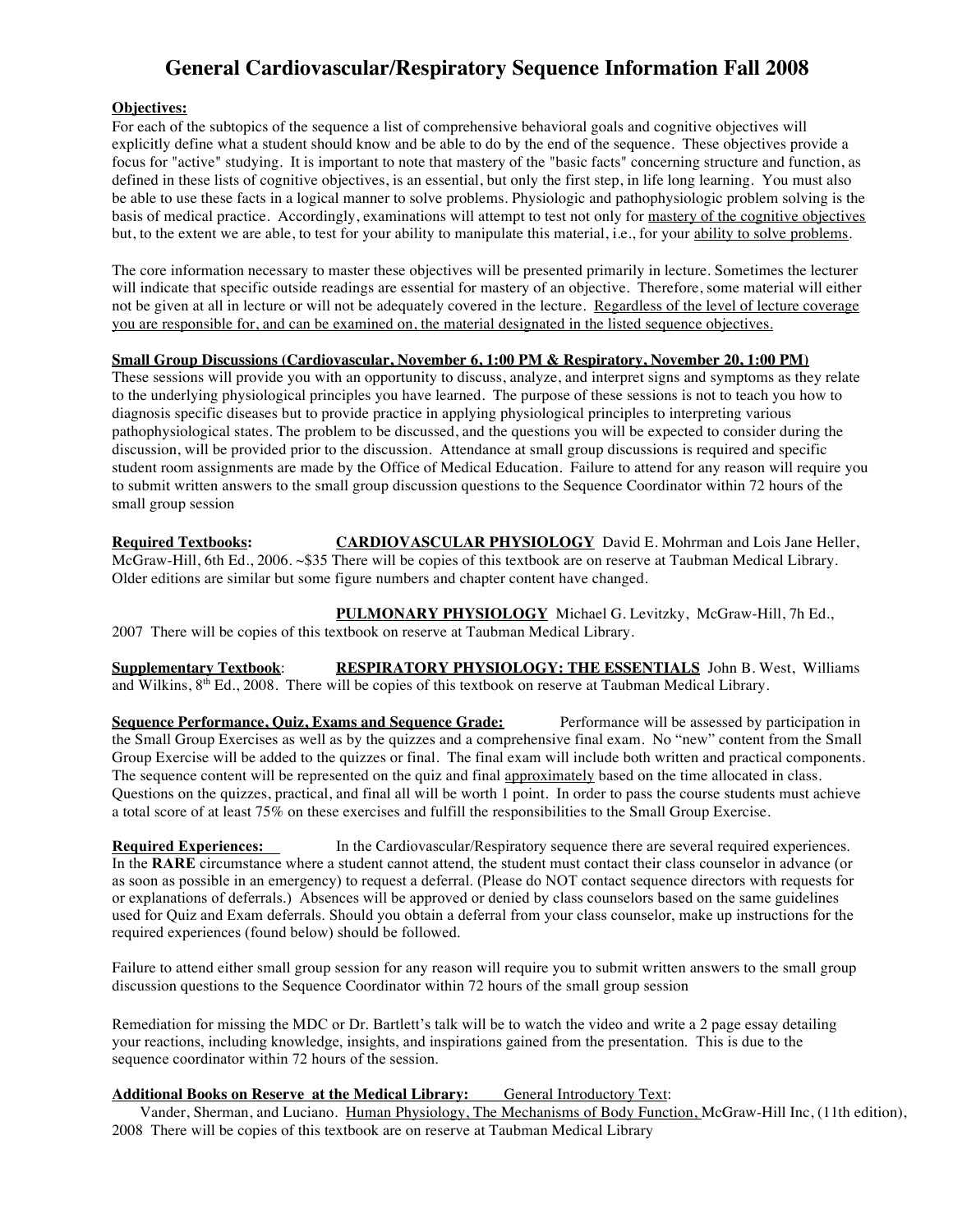#### **Comprehensive medical physiology texts:**

Berne and Levy. Physiology, Mosby Year Book, (5th ed.), 2005. Guyton & Hall. Textbook of Medical Physiology, W. B. Saunders Company, (11th edition), 2006. Ganong. Review of Medical Physiology, Lange, (22nd edition), 2005

#### **Cardiovascular/Respiratory Sequence Faculty**

Louis D'Alecy, Ph.D., Sequence Coordinator Professor of Physiology, Dept. of Molecular & Integrative Physiology

Gerald Abrams, M.D. Professor, Department of Pathology

A. Kent Christensen, Ph.D. Professor Emeritus of Cell and Developmental Biology, Dept of Cell and Developmental Biology

Robert Bartlett, M.D. Professor, Department of Surgery

Thomas Gest, Ph.D. Associate Professor of Anatomical Sciences, Office of Medical Education

Peter Jacobson, J.D., M.P.H. Professor of Public Health, Department of Health Management and Policy, School of Public Health

Sun-Kee Kim, Ph.D. Professor of Cell and Developmental Biology, Department of Cell and Developmental Biology

Mohan Kulkarni, M.D. Thoracic Surgery, Foote Hospital, Jackson, MI

Richard Neubig, M.D., Ph.D. Professor of Pharmacology, Departments of Pharmacology and Internal Medicine

Perry Pernicano, M.D. Clinical Assistant Professor, Department or Radiology

Steve Ramsburgh, M.D. Assistant Professor, Department of Pathology

Marshal Shlafer, Ph.D. Professor of Pharmacology, Department of Pharmacology

Thomas Sisson, M.D. Assistant Professor, Department of Internal Medicine

John Traynor, Ph.D. Associate Professor of Pharmacology, Department of Pharmacology

J. Matthew Velkey, M.S. Lecturer, Department of Cell & Developmental Biology

Michael Welsh, Ph.D. Professor of Cell and Developmental Biology, Dept of Cell and Developmental Biology

Staff Support Office of Medical Education Sara Weir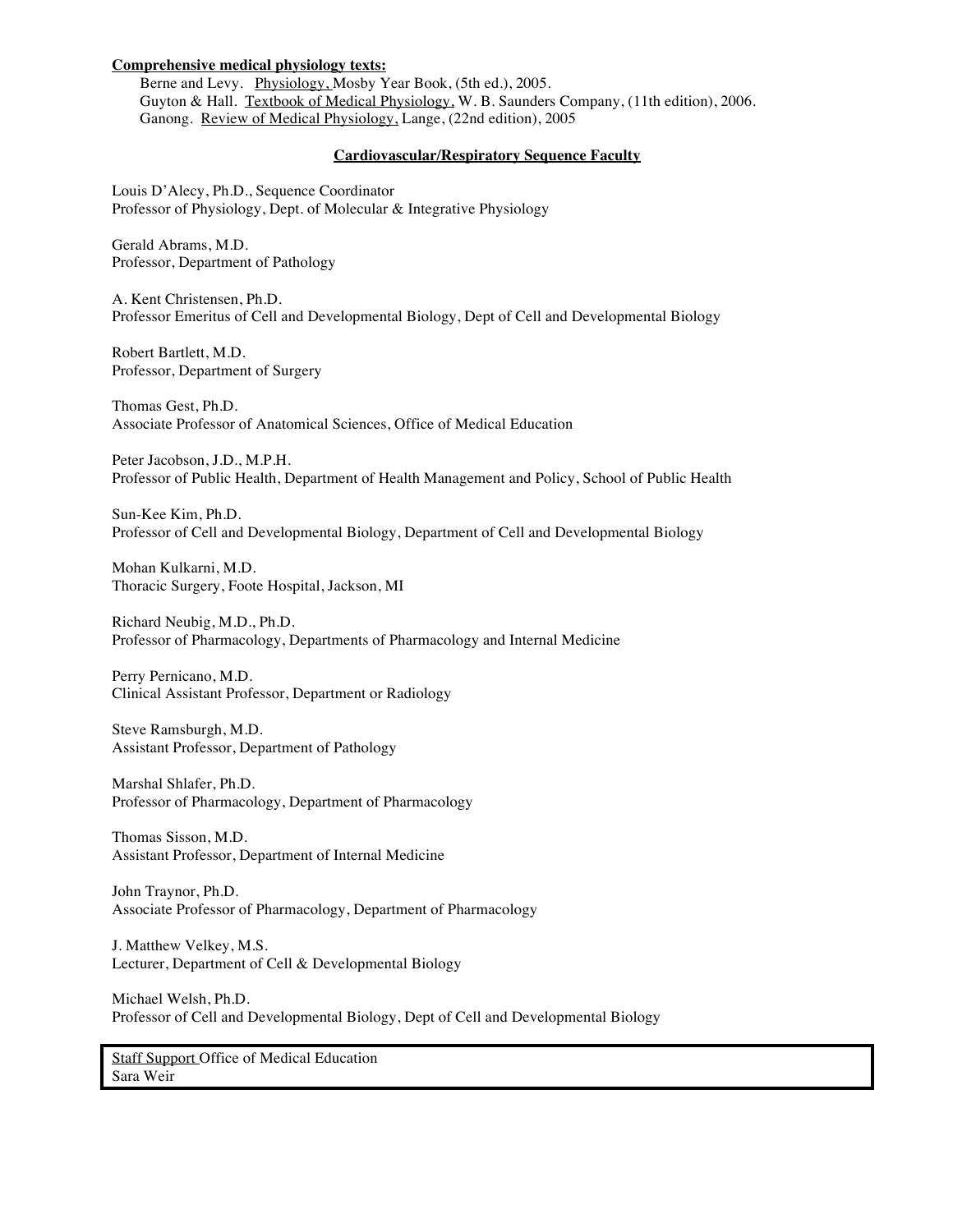# **S E L E C T E D O B J E C T I V E S**

**Key words Key words are BOLD TYPE in Objectives lists.** 

**Objectives: The attached full objectives list covers all Chapters. For each lecture there are selected objectives below that indicate areas of focus for the sequence. In addition underlined objectives will NOT be covered in this sequence's quizzes or final.** 

# **D'Alecy Material on Quiz #1**

The chapters and objectives are from the required text: **Cardiovascular Physiology by Mohrman and Heller, 6th Ed. 2006**

Homeostasis

**Objectives 1-12 in Handout All material in lecture and listed objectives.** Physiologic Basis Of Cardiovascular System Cardiac Muscle & Mechanics Cardiac Hydraulics

**Chapter 1, Objectives 1-12 Chapter 2, Objectives 3, 4, 6-24 Chapter 3, Objectives 1-16**

Physiologic Basis For ECG

**Chapter 4, Objectives 1-3 Chapter 5, Objective 1** 

# **D'Alecy Material on Quiz #2**

Hemodynamics

|                                                   | Chapter 1, Objectives 13-16        |
|---------------------------------------------------|------------------------------------|
|                                                   | Chapter 6, Objectives 6-18, 20, 21 |
| Vascular Control Mechanisms, Nitric Oxide         |                                    |
|                                                   | Chapter 7, Objectives 1-15         |
| Baroreceptor Control of Blood Pressure Regulation |                                    |
|                                                   | Chapter 9, Objectives 1-6          |
| Cardiovascular reflexes                           |                                    |
|                                                   | Chapter 10, Objectives 1-5, 16-20  |
| Coronary Blood Flow Control                       |                                    |
|                                                   | Chapter 7, Objectives 16-17        |
| Venous Return & Central Venous Pressure           | Chapter 8, Objectives 1-11         |

# **D'Alecy Material on Quiz #3**

Cerebral & Other Blood Flow Control **Chapter 7, Objectives 16-18** Microcirculation, Transcapillary Exchange, Diffusion, Starling **Chapter 6, Objectives 1-5** Selected Special Circulations, Skin & Temp. Reg. **Chapter 10, Objective 7** Stress Response, Hemorrhage/Shock **Chapter 10, Objective 16-20 Chapter 11, Objectives 1-4**

# **Final Exam is Comprehensive with Respiration**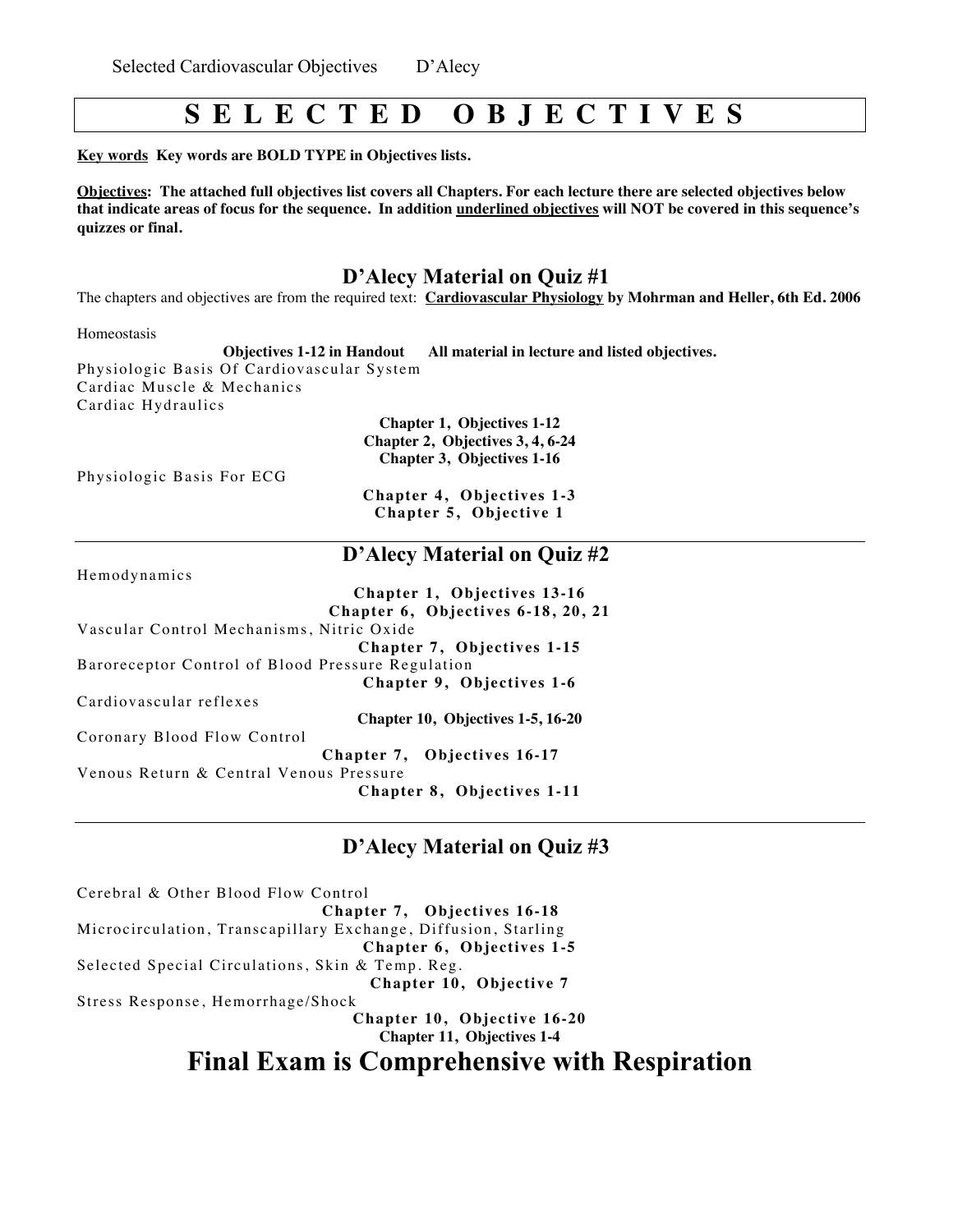## **HOMEOSTASIS Objectives (class content)**

Student understands the concepts of the internal environment and homeostatic control systems:

- 1. States the importance of the internal environment for cell survival.<br>2. Defines and identifies the location of the internal environment.
- Defines and identifies the location of the internal environment.
- 3. States the relative magnitudes of the body's fluid compartments.
- 4. Defines the difference between a normalized and an absolute value for a given parameter.
- 5. Defines the resting or basal state.
- 6. Defines the term -homeostasis.
- 7. States the five components of a classical reflex arc, describes their roles and recognizes them in specific physiological control systems.
- 8. Describes the difference between a controlled variable and a regulated variable.
- 9. Describes the difference between a reflex arc and a control system.
- 10. Defines negative feedback and positive feedback.<br>11. Defines the terms -set point and error signal.
- Defines the terms -set point and error signal.
- 12. Defines feedforward regulation.

**Keywords:** Know definition and concepts associated with **internal environment, extracellular fluid (ECF), intracellular fluid (ICF), interstitial fluid (ISF), total body water (TBW), normalized parameters, resting -basal state, homeostasis, reflex arc, stimulus, receptor, afferent pathway, integrating center, efferent pathway, effector, response, negative feedback, positive feedback, set point, error signal, feedforward.**

**Mohrman & Heller Objectives per Chapter Keywords in BOLD TYPE**

# **Underlined Objectives are NOT to be tested in the cardiovascular portion of the sequence.**

## **Chapter 1 – Overview Cardiovascular System (pp. 1 – 18)**

The student understands the homeostatic role of the cardiovascular system, the basic principles of cardiovascular transport and the basic structure and function of the components of the system:

- 1 Defines **homeostasis** (repeat)
- 2 Identifies the major body fluid compartments and states the approximate volume of each. (repeat)
- 3 Lists the two conditions, provided by the cardiovascular system, that are essential for regulating the composition of interstitial fluid (i.e., the **internal environment**).
- 4 Diagrams the blood flow pathways between the heart and other major body organs.
- 5 States the relationship among blood **flow**, blood **pressure**, and vascular **resistance**.
- 6 Predicts the percentage change in flow through a tube caused by a doubling of tube length, tube radius, fluid viscosity, or pressure difference.
- 7 Identifies the chambers and valves of the heart and describes the pathway of blood flow through the heart.
- 8 Defines **cardiac output**.
- 9 Describes the pathway of **action potential propagation** in the heart.
- 10 Lists five factors essential to proper ventricular pumping action.
- 11 States the relationship between ventricular filling and cardiac output (**Starling's Law of the Heart**) and describes its importance in the control of cardiac output.
- 12 Identifies the distribution of sympathetic and parasympathetic nerves in the heart and lists the basic effects of these nerves on the heart.
- 13 Lists the major different types of vessels in the vascular bed and describes the morphological differences among them.
- 14 Describes the basic anatomical features and functional of the different vessel types.
- 15 Identifies the major mechanisms in vascular control and blood flow distribution.
- 16 Describes the basic composition of the fluid and cellular portions of blood.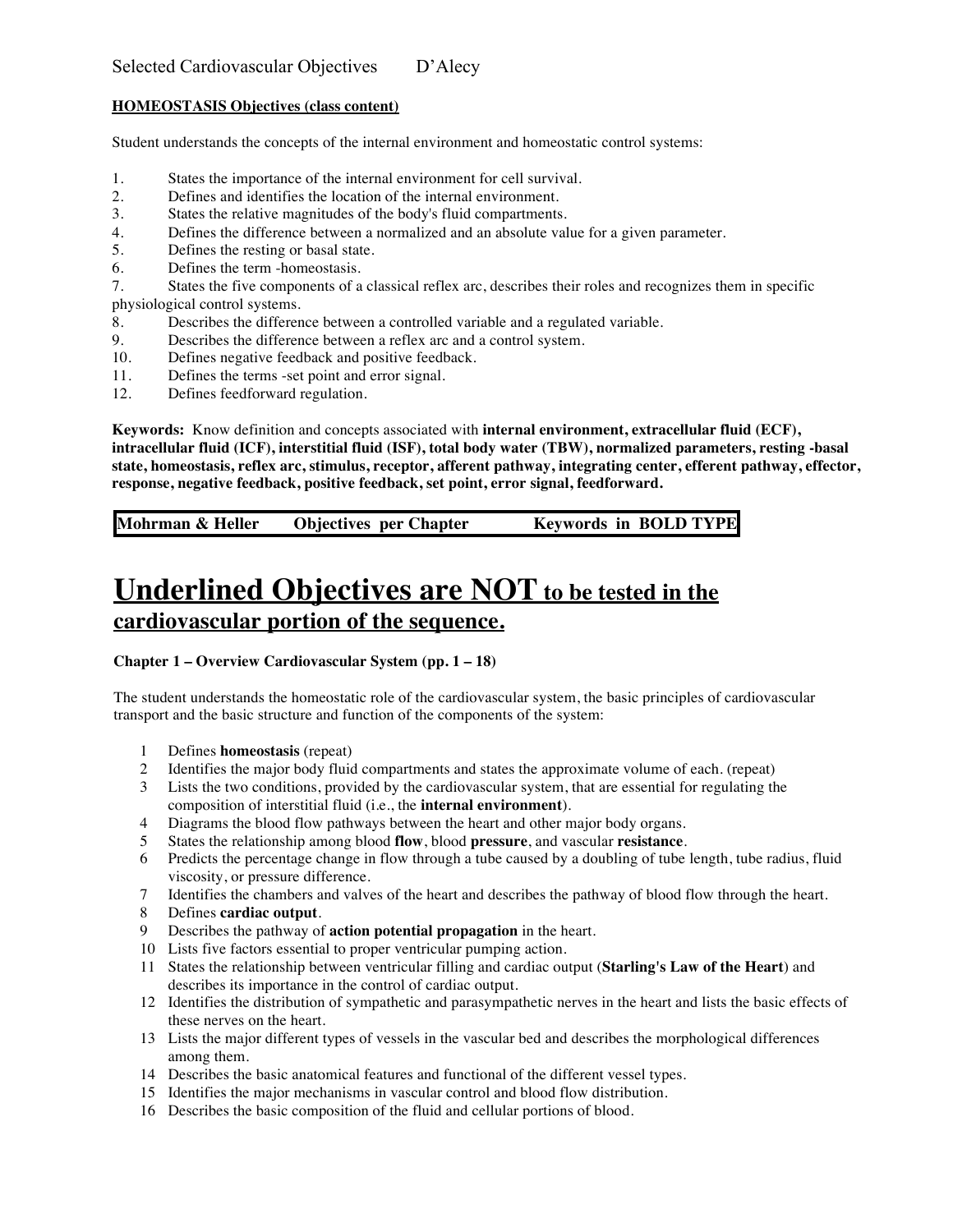# **Chapter 2 – Characteristics of Cardiac Muscle Cells (pp 19 – 46)**

The student understands the ionic basis of spontaneous electrical activity of cardiac muscle cells:

- **(1)** Describes how membrane potentials are created across semipermeable membranes by transmembrane ion concentration differences.
- **(2)** Defines equilibrium potential and knows its normal value for potassium and sodium ions.
- 3 States how membrane potential reflects a membrane's relative permeability to various ions.
- 4 Defines resting potential and action potential.
- 5 Describes the characteristics of "fast" and "slow" response action potentials.
- 6 Identifies the refractory periods of the cardiac cell electrical cycle.<br>
7 Defines threshold potential and describes the interaction between is
- 7 Defines threshold potential and describes the interaction between ion channel conditions, and membrane potential during the depolarization phase of the action potential.
- 8 Defines **pacemaker potential** and describes the basis for rhythmic electrical activity of cardiac cells.
- 9 Lists the phases of the cardiac cell electrical cycle and states the **membrane permeability** alterations responsible for each phase.

The student knows the normal process of cardiac electrical excitation:

- 10 Describes **gap junctions** and their role in cardiac excitation.
- 11 Describes the normal pathway of action potential conduction through the heart.
- 12 Indicates the timing with which various areas of the heart are electrically excited and identifies the characteristic action **potential shapes** and conduction velocities in each major part of the conduction system.
- 13 States the relationship between electrical events of cardiac excitation and the **P, QRS, and T waves**, the **PR interval**, and the **ST segment** of the electrocardiogram.

The student understands the factors that control heart rate and action potential conduction in the heart:

- 14 States how **diastolic potentials** of pacemaker cells can be altered to change heart rate.
- 15 Describes how cardiac sympathetic and parasympathetic nerves alter heart rate and conduction of cardiac action potentials.
- 16 Defines the terms *chronotropic* and *dromotropic*.

The student understands the contractile processes of cardiac muscle cells:

- 17 Describes the subcellular structures responsible for cardiac muscle cell contraction.
- 18 Defines and describes the excitation-contraction process.
- 19 Defines **isometric, isotonic, and afterloaded contractions** of cardiac muscle.
- 20 Describes the influence of altered **preload** on the tension-producing and shortening capabilities of cardiac muscle.
- 21 Describes the influence of altered **afterload** on shortening capabilities of cardiac muscle.
- 22 Defines the terms *contractility* and *inotropic state* and describes the influence of altered contractility on the tension-producing and shortening capabilities of cardiac muscle.
- 23 Describes the effect of altered sympathetic neural activity on cardiac inotropic state.
- 24 States the relationship between ventricular volume, muscle tension, and intraventricular pressure (**Law of Laplace**).

#### **Chapter 3 – The Heart Pump (pp 47 – 70)**

The student knows the basic electrical and mechanical events of the cardiac cycle:

- 1 Correlates electrocardiographic events with mechanical events during the cardiac cycle.
- 2 Lists major distinct phases of the cardiac cycle as delineated by valve opening and closure.
- 3 Describes the pressure and volume changes in the atria, the ventricles, and the aorta during each phase of the cardiac cycle.
- 4 Defines and states normal values for (1) **ventricular end-diastolic volume**, **end-systolic volume, stroke volume, diastolic pressure, peak systolic pressure, and (2) aortic diastolic pressure, systolic pressure***,* **and pulse pressure.**
- 5 States similarities and differences between mechanical events in left and right heart pump.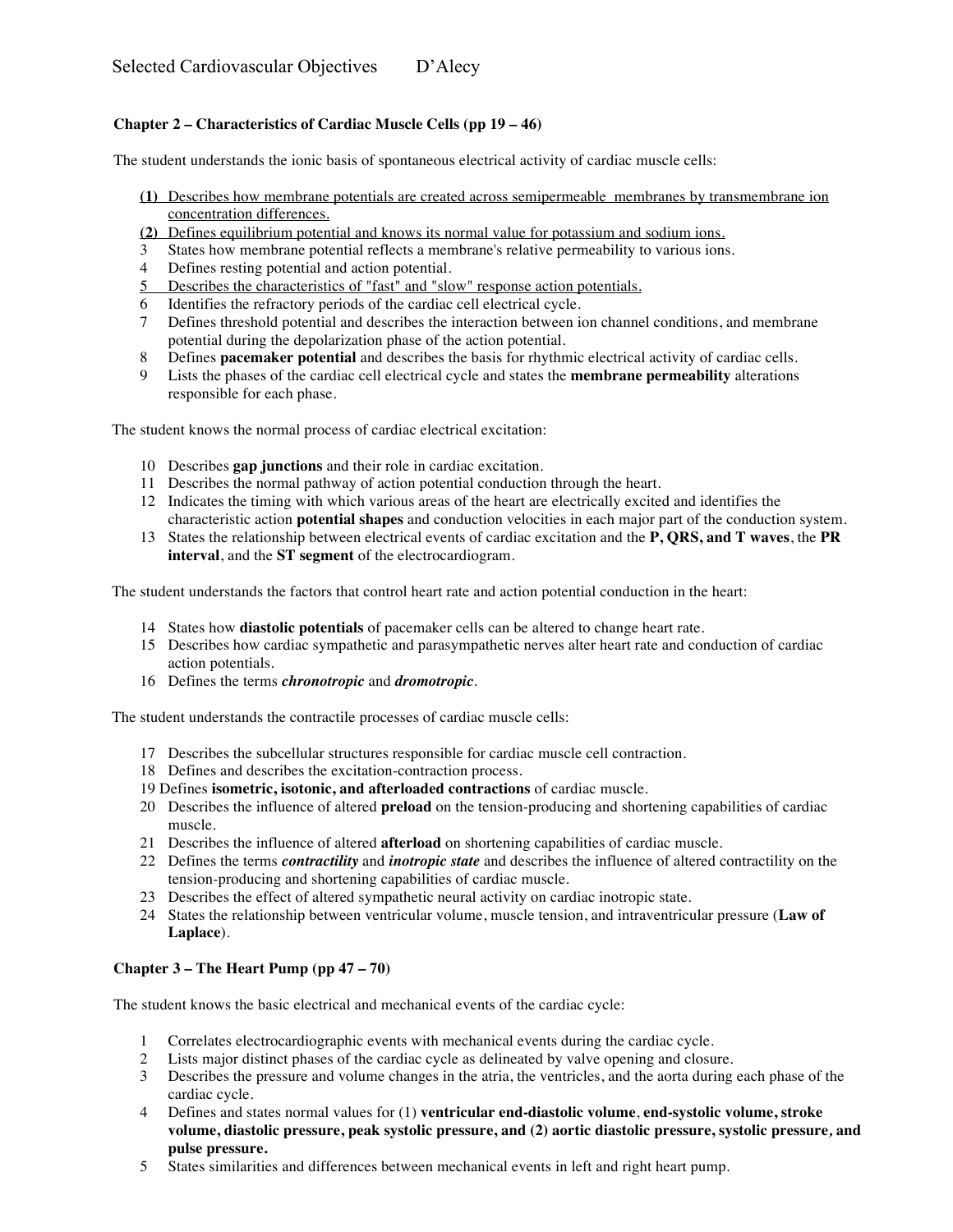- 6 States the origin of the heart sounds.
- 7 Diagrams the relationship between left ventricular pressure and volume during the cardiac cycle.

The student understands the factors that determine cardiac output:

- 8 Defines cardiac output and cardiac index.
- 9 States the relationship among **cardiac output, heart rate, and stroke volume**.
- 10 Identifies the major determinants of stroke volume.
	- a. Describes the relationship between ventricular wall tension, chamber radius, and pressure (the law of Laplace).
	- b. States the **Frank-Starling law of the heart**.
	- c. Predicts the effect of altered ventricular preload on stroke volume and the ventricular pressure/volume relationship.
	- d. Predicts the effect of altered ventricular afterload on stroke volume and the ventricular pressure/volume relationship.
	- e. Predicts the effect of altered ventricular contractility (inotropic state) on stroke volume and the ventricular pressure/volume relationship.
- 11 Summarizes the influences of the autonomic nervous system and alterations in cardiac pre- and afterload on cardiac output.
- 12 Describes the effect of cardiac sympathetic nerves on contractility, stroke volume, and cardiac output.
- 13 Draws a family of cardiac function curves describing the relationship between filling pressure and cardiac output under various levels of sympathetic tone.
- 14 Given data, calculates cardiac output using the Fick principle.
- 15 Defines ejection fraction and identifies methods to determine it.
- 16 Describes the end-systolic pressure -volume relationship.

#### **Chapter 4 – The Electrocardiogram (pp 71 – 82)**

The student understands the physiological basis of the electrocardiogram:

- 1 States the relationship between electrical events of cardiac excitation and the **P, QRS, and T** waves, the **PR interval**, and the **ST segment** of the electrocardiogram.
- 2 States Einthoven's basic electrocardiographic conventions and, given data, determines the mean electrical axis of the heart.
- 3 Describes the **standard 12-lead electrocardiogram**.

#### **Chapter 5 – Cardiac Abnormalities (pp 83-92)**

The student, through understanding normal cardiac function, diagnoses and appreciates the consequences of common cardiac abnormalities.

- 1 Detects common cardiac arrhythmias from the electrocardiogram, identifies their physiological bases, and describes their physiological consequences.
- 2 Lists four common valvular abnormalities for the left heart and describes the alterations in heart sounds, intracardiac pressures, and flow patterns that accompany them.

#### **Chapter 6 – The Peripheral Vascular System (pp 93 – 116)**

The student understands the basic principles of cardiovascular transport and its role in maintaining homeostasis:

- 1 Defines **bulk transport** (convective transport) and **diffusion** and lists factors that determine the rate of each.
- 2 Given data, uses the **Fick principle** to calculate the rate of removal of a solute from blood as it passes through an organ.
- 3 Describes how **capillary wall permeability** to a solute is related to the size and lipid solubility of the solute.
- 4 Lists the factors that influence **transcapillary fluid movement** and, given data, predicts the direction of transcapillary fluid movement.
- 5 Describes the lymphatic vessel system and its role in preventing fluid accumulation in the **interstitial space**.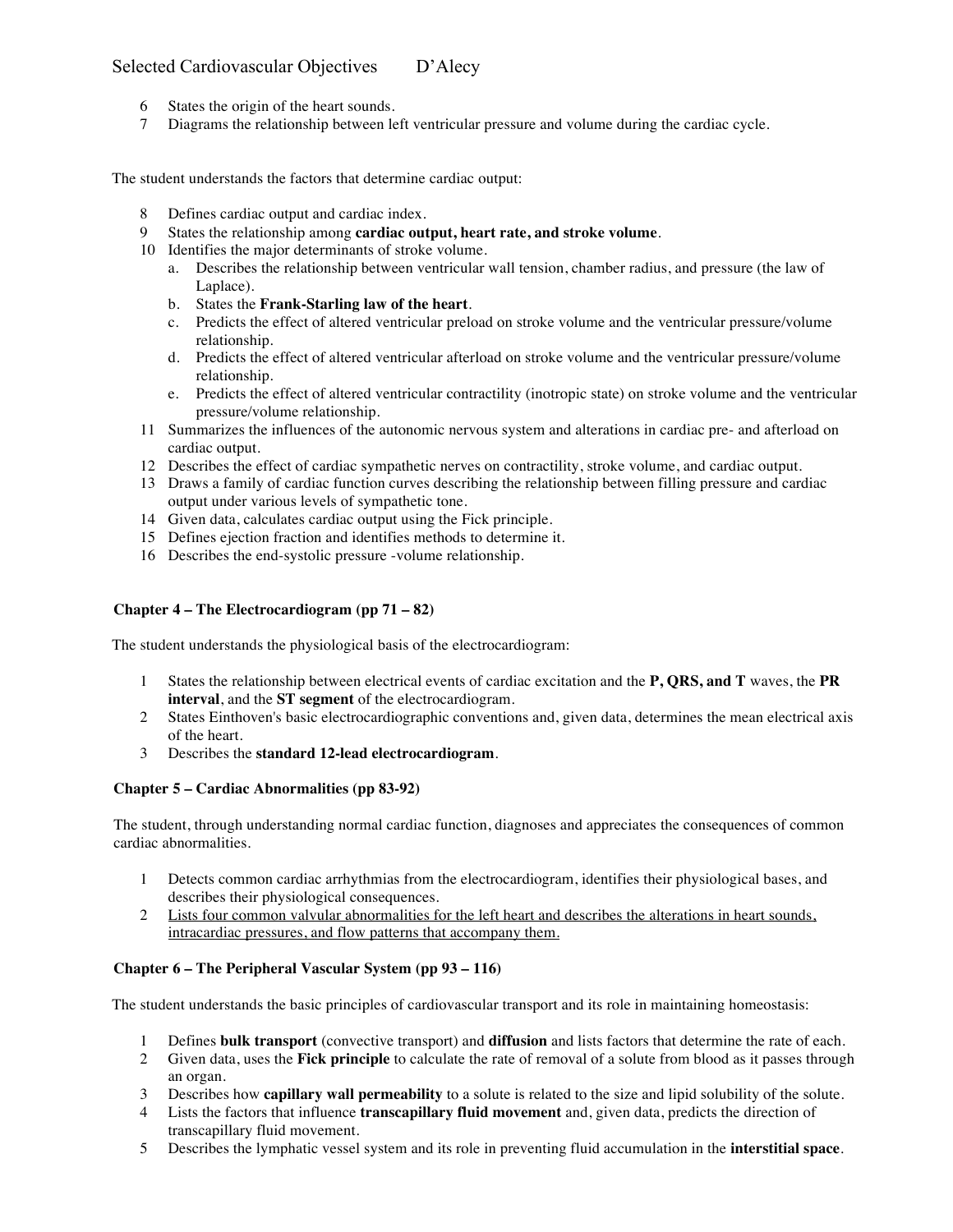The student understands the physical factors that regulate blood flow through the various components of the vasculature:

- Given data, calculates the equivalent vascular **resistances** of networks of vessels arranged in **parallel** and in **series**.
- Describes differences in the blood flow **velocity** in the various segments and how these differences are related to their **total cross-sectional area**.
- Describes **laminar** and **turbulent flow** patterns and the origin of flow sounds in the cardiovascular system.
- Identifies the approximate percentage of the total blood volume that is contained in the various vascular segments in the systemic circulation.
- Defines a **peripheral venous pool** and **central venous pool**.
- Describes the pressure changes that occur as blood flows through a vascular bed and relates them to the vascular resistance of the various vascular segments.
- States how the resistance of each consecutive vascular segment contributes to an organ's overall vascular resistance and, given data, calculates the overall resistance.
- Defines **total peripheral resistance** and states the relationship between it and the vascular resistance of each systemic organ.
- Defines **vascular compliance** and states how the **volume-pressure curves** for arteries and veins differ.
- Predicts what will happen to venous volume when venous smooth muscle is activated or venous pressure is changed.
- Describes the role of arterial compliance in storing energy for blood circulation.
- Describes how arterial compliance changes with age and how this affects arterial pulse pressure.
- Describes the auscultation technique of determining arterial systolic and diastolic pressures.
- **(19)** Identifies the physical bases of the **Korotkoff sounds**.
- Indicates the relationship between arterial pressure, cardiac output, and total peripheral resistance and predicts how arterial pressure will be altered when cardiac output and/or total peripheral resistance change.
- Given arterial systolic and diastolic pressures, estimates mean arterial pressure.
- **(22)** Indicates the relationship between pulse pressure, stroke volume, and arterial compliance and predicts how pulse pressure will be changed by changes in stroke volume, or arterial compliance.
- **(23)** Describe how arterial compliance changes with age and how this affects arterial pulse pressure.

## **Chapter 7 – Vascular Control (pp 117 – 145)**

The student understands the general mechanisms involved in local vascular control:

- Identifies the major ways in which **smooth muscle** differs anatomically and functionally from **striated muscle**.
- Lists the steps leading to **cross-bridge cycling** in smooth muscle.
- Lists major ion channels involved in regulation of membrane potential in smooth muscle.
- Describes the processes of **electromechanical** and **pharmacomechanical coupling** in smooth muscle.
- Defines **basal tone.**
- Lists several substances potentially involved in **local metabolic control**.
- States the **local metabolic vasodilator hypothesis**.
- Describes how vascular tone is influenced by prostaglandins, histamine, and bradykinin.
- Describes the **myogenic response** of blood vessels.
- Defines **active** and **reactive hyperemia** and indicates a possible mechanism for each.
- Defines **autoregulation** of blood flow and briefly describes the metabolic, myogenic, and tissue pressure theories of autoregulation.
- Defines **neurogenic tone** and describes how sympathetic (and parasympathetic) neural influences can alter it.
- Describes how vascular tone is influenced by circulating catecholamines, vasopressin, and angiotensin II.
- Lists the major influences on venous diameters.
- Describes in general how control of flow differs between organs with strong local metabolic control of arteriolar tone and organs with strong neurogenic control of arteriolar tone.

The student knows the dominant mechanisms of flow and blood volume control in the major body organs:

- States relative importance of local metabolic and neural control of **coronary blood flow**.
- Defines **systolic compression** and indicates its relative importance to blood flow in the endocardial and epicardial regions of the right and left ventricular walls.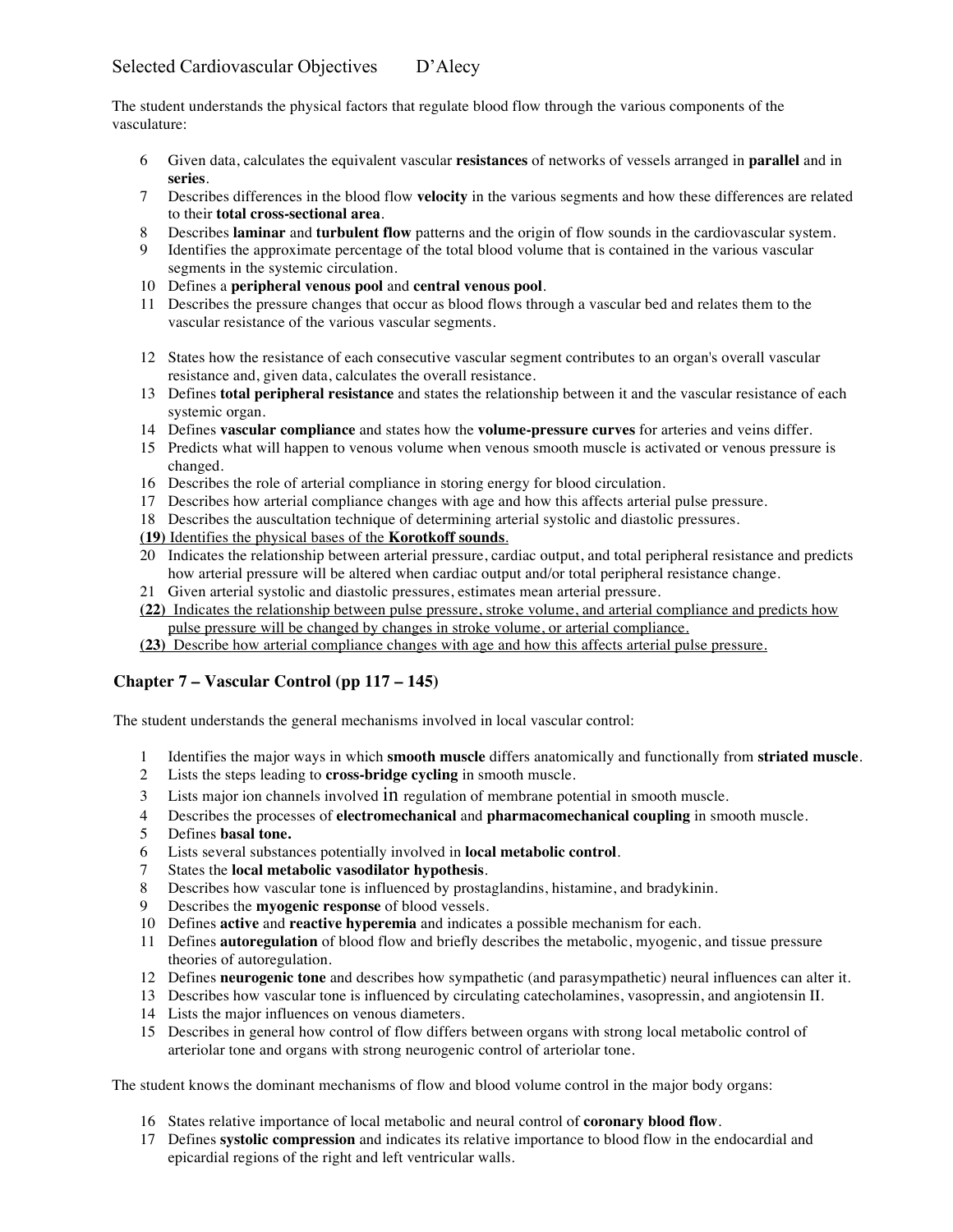- 18 Describes the major mechanisms of flow and blood volume control in each of the following specific systemic organs: skeletal muscle, brain, splanchnic organs, skin, and kidney.
- 19 States why mean pulmonary arterial pressure is lower than mean systemic arterial pressure. (Respiratory Sequence)
- 20 Describes how pulmonary vascular control differs from that in systemic organs. (Respiratory Sequence)

# **Chapter 8 – Central Venous Pressure as an Indicator of Circulatory Hemodynamics (pp 146-160)**

The student understands how central venous pressure can be used to assess circulatory states and how venous return, cardiac output, and central venous pressure are interrelated:

- 1 Describes the overall arrangement of the systemic circulation and identifies the primary functional properties of each of its major components.
- 2 Defines mean circulatory filling pressure and states the primary factors that determine it.
- 3 Defines **venous return** and explains how it is distinguished from cardiac output.
- 4 States the reason why cardiac output and venous return must be equal in the steady state.
- 5 Lists the factors that control venous return.
- 6 Describes the relationship between venous return and **central venous pressure** and draws the **normal venous return curve**.
- 6 Defines **peripheral venous pressure**.
- 7 Lists the factors that determine peripheral venous pressure.
- 8 Predicts the shifts in the venous return curve that occur with altered blood volume and altered venous tone.
- 9 Describes how the output of the left heart pump is matched to that of the right heart pump.
- 10 Draws the normal venous return and cardiac output curves on a graph and describes the significance of the point of curve intersection.
- 11 Predicts how normal venous return, cardiac output, and central venous pressure will be altered with any given combination of changes in cardiac sympathetic tone, peripheral venous sympathetic tone, or circulating blood volume.
- 12 Identifies possible conditions that result in abnormally high or low central venous pressure.

## **Chapter 9 – Regulation of Arterial Pressure (pp 161-184)**

The student understands the mechanisms involved in the short-term regulation of arterial pressure:

- 1 Identifies the **sensory receptors**, **afferent pathways**, **central integrating centers**, **efferent pathways**, and **effector organs** that participate in the **arterial baroreceptor reflex**.
- 2 States the location of the arterial baroreceptors and describes their operation.
- 3 Describes how changes in the afferent input from arterial baroreceptors influence the activity of the sympathetic and parasympathetic preganglionic fibers.
- 4 Describes how the sympathetic and parasympathetic outputs from the medullary cardiovascular centers change in response to changes in arterial pressure.
- 5 Diagrams the chain of events that are initiated by the arterial baroreceptor reflex to compensate for a change in arterial pressure.
- 6 Describes how inputs to the medullary cardiovascular centers from cardiopulmonary baroreceptors, arterial and central **chemoreceptors**, receptors in skeletal muscle, the cerebral cortex, and the hypothalamus influence sympathetic activity, parasympathetic activity, and mean arterial pressure.
- **(7)** Describes and indicates the mechanisms involved in the **Bezold-Jarisch reflex**, the cerebral ischemic response, the **Cushing reflex**, the alerting reaction, blushing, **vasovagal syncope**, the **dive reflex**, and the cardiovascular responses to emotion and pain.
- **(8)** Graphs the relationships between mean arterial pressure and sympathetic nerve activity that describe the overall operation of  $(1)$  the heart and peripheral vessels and  $(2)$  the arterial baroreceptors plus the medullary cardiovascular centers. Uses the graphs to do the following:
	- a State what determines the normal mean arterial pressure and the normal level of sympathetic nerve activity.
	- b Indicate how the relationship between sympathetic nerve activity and arterial pressure is shifted by a disturbance on the heart or vessels and how this alters the equilibrium within the arterial baroreceptor reflex control system.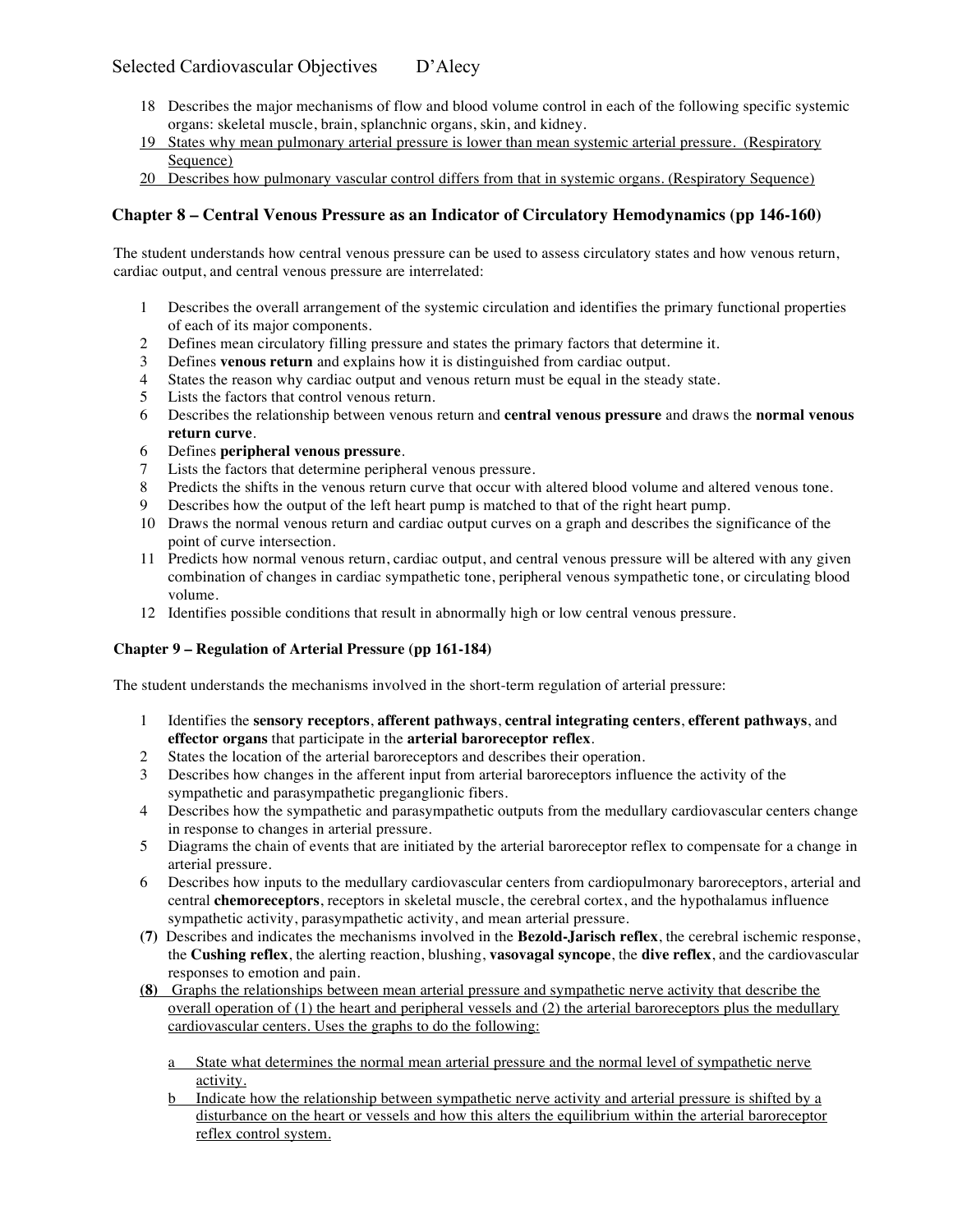c Indicate how the relationship between mean arterial pressure and sympathetic nerve activity is altered by inputs to the medullary cardiovascular centers not from arterial baroreceptors and how these shift the equilibrium within the arterial baroreceptor reflex control system.

The student understands the mechanisms involved in the long-term regulation of arterial pressure:

- **(9)** Describes **baroreceptor adaptation**.
- **(10)** Describes the influence of changes in body fluid volume on arterial pressure and diagrams the steps involved in the process.
- **(11)** Indicates the mechanisms whereby altered arterial pressure alters glomerular filtration rate and renal tubular function to influence urine output.
- **(12)** Describes how mean arterial pressure is adjusted in the long term to that which causes fluid output rate to equal fluid intake rate.

#### **Chapter 10 – Cardiovascular Responses to Physiological Stresses (pp 185-204)**

The student understands the general mechanisms involved in the cardiovascular responses to *any* given normal homeostatic disturbance on the intact cardiovascular system and can predict the resulting alterations in all important cardiovascular variables:

- 1 Identifies the primary disturbances that the situation places on the cardiovascular system.
- 2 Lists how the primary disturbances change the influence on the medullary cardiovascular centers from (1) arterial baroreceptors and (2) other sources.
- 3 States what reflex compensatory changes will occur in sympathetic and parasympathetic nerve activities as a result of the altered influences on the medullary cardiovascular centers.
- 4. Indicates what immediate reflex changes will occur in heart rate, cardiac contractility, stroke volume, arteriolar tone, venous tone, peripheral venous pressure, central venous pressure, total peripheral resistance, resistance in any major organ, and blood flow through any major organ.
- 5 Predicts what the net effect of the primary and reflex influences on the cardiovascular variables listed in objective 4 will be on mean arterial pressure.
- 6 States whether mean arterial pressure and sympathetic nerve activity will settle above or below their normal values.
- 7 Predicts whether and states how cutaneous blood flow will be altered by temperature regulation reflexes.
- 8 Indicates whether and how transcapillary fluid movements will be involved in the overall cardiovascular response.
- 9 Indicates whether, why, how, and with what time course renal adjustments of fluid balance will participate in the response.
- 10 Predicts how each of the basic cardiovascular variables will be influenced by long-term adjustments in blood volume.

The student understands how respiratory activities influence the cardiovascular system: (Respiratory Sequence)

- 11 Describes how the "**respiratory pump**" promotes venous return.
- 12 Identifies the primary disturbances on cardiovascular variables associated with normal respiratory activity.
- 13 Describes the reflex compensatory responses to respiratory activity.
- 14 Defines the causes of "**normal sinus arrhythmia**."
- 15 Lists the cardiovascular consequences of the **Valsalva maneuver and of positive pressure ventilation**.

The student understands the specific processes associated with the homeostatic adjustments to the effects of gravity:

- 16 States how gravity influences arterial, venous, and capillary pressures at any height above or below the heart in a standing individual.
- 17 Describes and explains the changes in central venous pressure and the changes in transcapillary fluid balance and venous volume in the lower extremities caused by standing upright.
- 18 Describes the operation of the "**skeletal muscle pump**" and explains how it simultaneously promotes venous return and decreases capillary hydrostatic pressure in the muscle vascular beds.
- 19 Identifies the primary disturbances and compensatory responses evoked by acute changes in body position.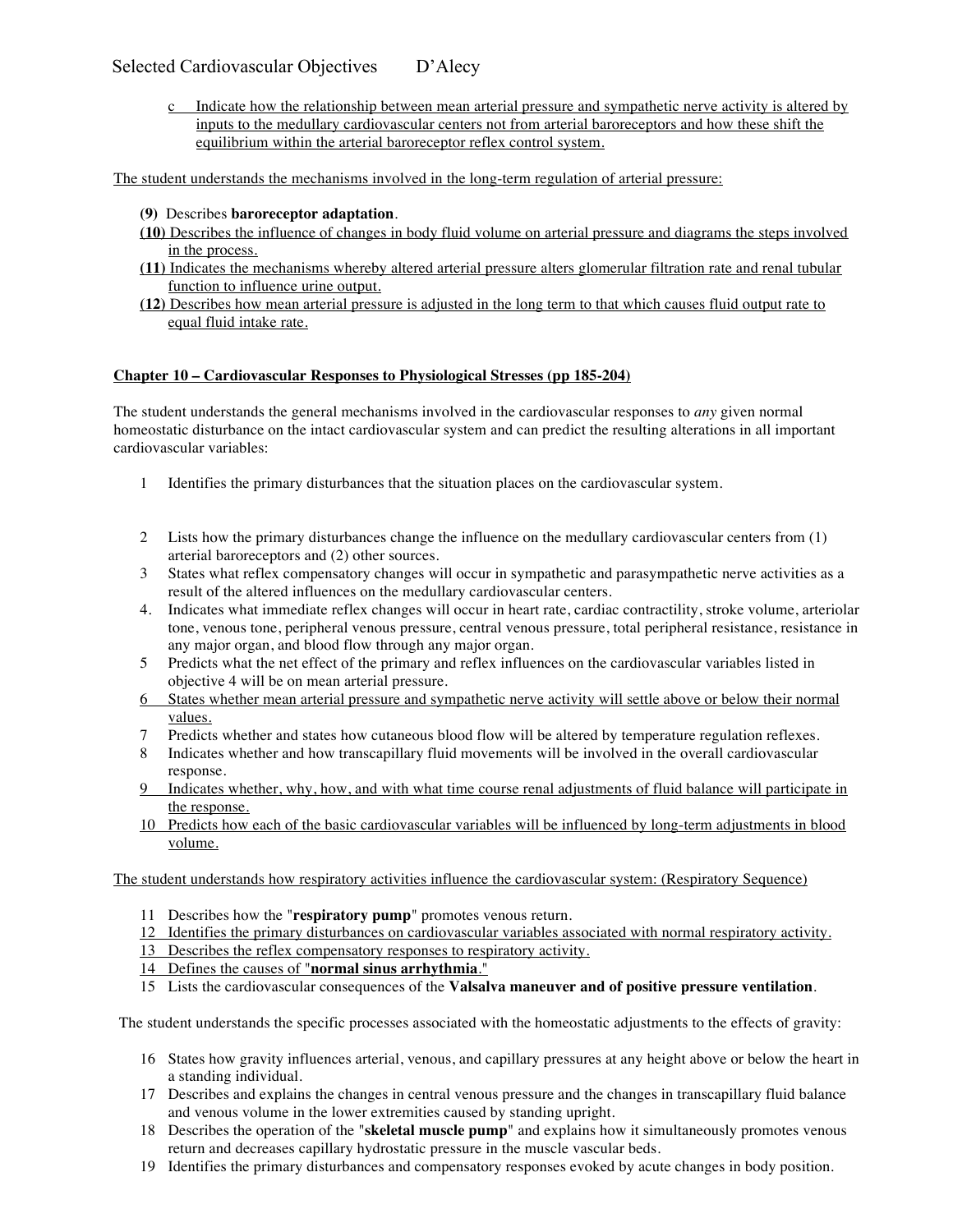20 Describes the chronic effects of a gravity-free environment and compares these to those induced by long-term bed rest.

The student understands the specific processes associated with the homeostatic adjustments to exercise:

- 21 Identifies the primary disturbances and compensatory responses evoked by acute episodes of dynamic exercise.
- 22 Describes the conflict between pressure reflexes and temperature reflexes on cutaneous blood flow.
- 23 Indicates how the "skeletal muscle pump" and the "respiratory pump" contribute to cardiovascular adjustments during exercise.

24 Compares the cardiovascular responses to static exercise with those to dynamic exercise.

25 Lists the effects of chronic exercise and physical conditioning upon cardiovascular variables.

The student understands that gender may influence the cardiovascular system:

26 Describes gender-dependent differences in cardiovascular variables.

The student understands the cardiovascular alterations that accompany birth, growth, and aging.

27 Identifies the pathway of blood flow through the fetal heart and describes the changes that occur at birth.

- 28 Indicates the normal changes that occur in cardiovascular variables during childhood.
- 29 Identifies age-dependent changes that occur in cardiovascular variables such as cardiac index, arterial pressure, and cardiac workload.
- 30 Describes age-dependent changes in the arterial baroreceptor reflex.
- 31 Distinguishes between age- and disease-dependent alterations that occur in cardiovascular function of the aged.

## **Chapter 11 – Cardiovascular Function in Pathological Situations (pp 205-222)**

The student understands the primary disturbances, compensatory responses, decompensatory processes, and possible therapeutic interventions that pertain to various abnormal cardiovascular situations.

- 1 Defines **circulatory shock**.
- 2 Identifies the primary disturbances that can account for **cardiogenic**, **hypovolemic**, **anaphylactic**, **septic**, and **neurogenic shock** states.
- 3 Lists the compensatory processes that may arise during.
- 4 Identifies the decompensatory processes that may arise during shock and describes how these lead to **irreversible shock** states.
- **(5)** Indicates how coronary artery disease may lead to abnormal cardiac function.
- **(6)** Defines the term *angina pectoris* and describes the mechanisms that promote its development.
- **(7)** Indicates the mechanisms by which various therapeutic interventions may alleviate angina and myocardial ischemia in association with coronary artery disease.
- **(8)** Defines the term *heartfailure.*
- **(9)** Identifies short-term and long-term compensatory processes that accompany heart failure.
- **(10)** Describes the benefits and detriments of the fluid accumulation that accompanies heart failure.

**(11)** Defines arterial *hypertension.*

- **(12)** Identifies the various factors that may contribute to the development of primary hypertension.
- **(13)** Describes the role of the kidney in establishing and/or maintaining hypertension.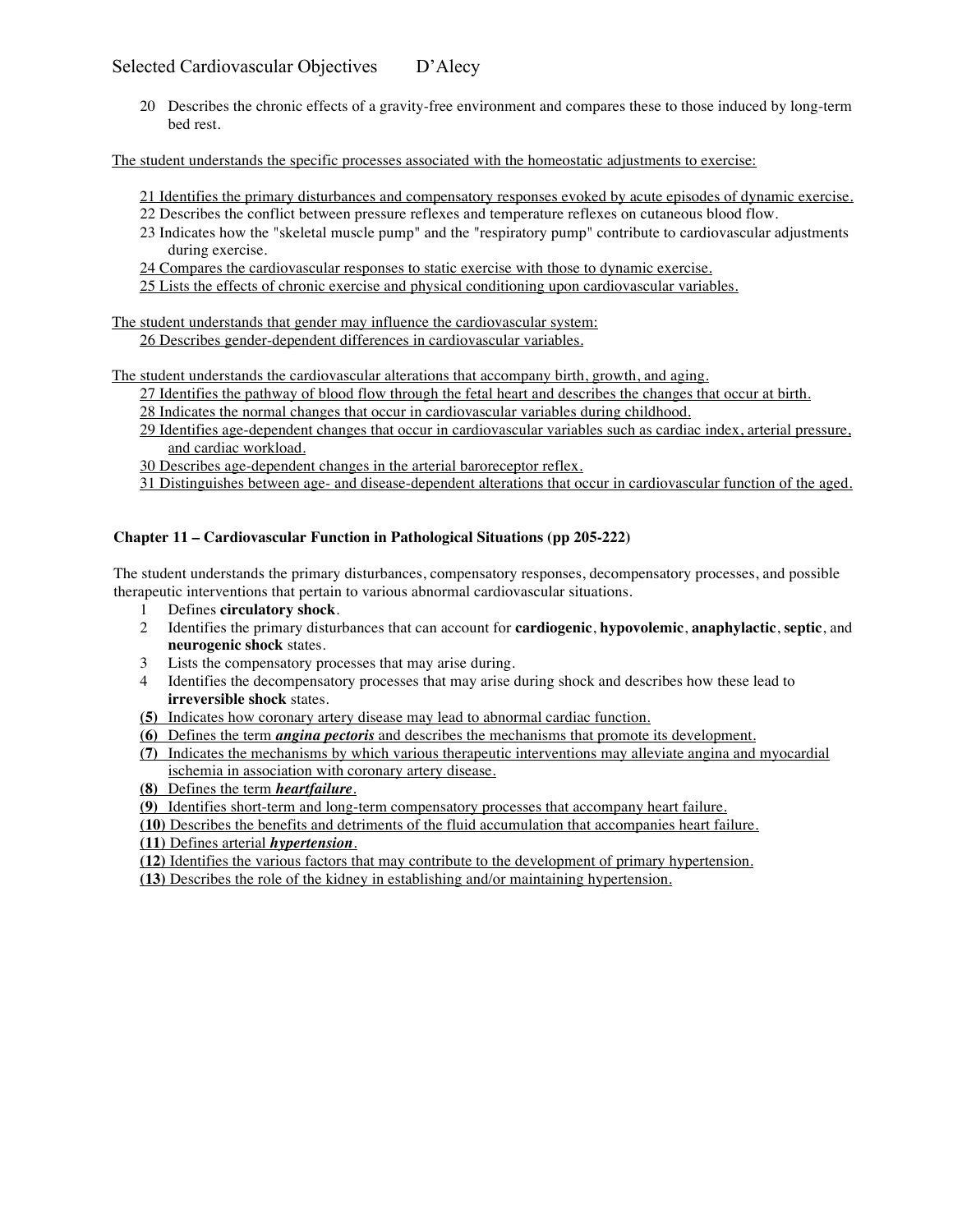#### **SELECTED KEY TERMS FOR RESPIRATION**

biotransformation flow -volume curves conducting zone airway mucus respiratory zone histamine trachea cilia bronchi mucus escalator<br>bronchioles minute volume respiratory bronchioles anatomical dead space alveolar ducts<br>alveolar sacs<br>alveolar sacs<br>alveolar dead space<br>blues alveolar dead space<br>physiological dead space alveoli alveolar ventilation Boyle's law partial pressure intrapleural fluid Dalton's law of partial pressures elastic recoil hypoventilation intrapleural pressure hyperventilation alveolar pressure alveolar gas equations<br>transmural pressure alveolar gas equations<br>Henry's law transmural pressure transpulmonary pressure example and the gas solubility atelectasis diffusing capacity pneumothorax carbon monoxide intercostal muscles hemoglobin diaphragm dissolved O2 inspiration Hb bound O2 (HbO2) expiration blood gas content spirometer anemia tidal volume hypoxemia inspiratory reserve volume<br>expiratory reserve volume<br>Bohr shift expiratory reserve volume<br>residual volume inspiratory capacity carbon dioxide functional residual capacity carbonic anhydrase vital capacity carbamino groups total lung capacity bicarbonate compliance chloride shift surface tension Haldane shift surfactant ventilation/perfusion ratio (V/Q) type I epithelial cells right-left shunt type II epithelial cells bronchial circulation respiratory distress syndrome of newborn (RDS) alveolar-arterial (A - a) difference in PO2 obstructive lung disease medullary respiratory center asthma Hering-Breuer reflex chronic obstructive pulmonary disease (COPD) peripheral chemoreceptors bronchitis carotid body chemoreceptors emphysema aortic arch chemoreceptors restrictive lung disease central chemoreceptors pulmonary fibrosis cerebrospinal fluid forced vital capacity FVC blood-brain barrier

ventilation one second forced expiratory volume FEV1 minute volume physiological dead space 2,3 -diphosphoglycerate

respiratory acidosis/alkalosis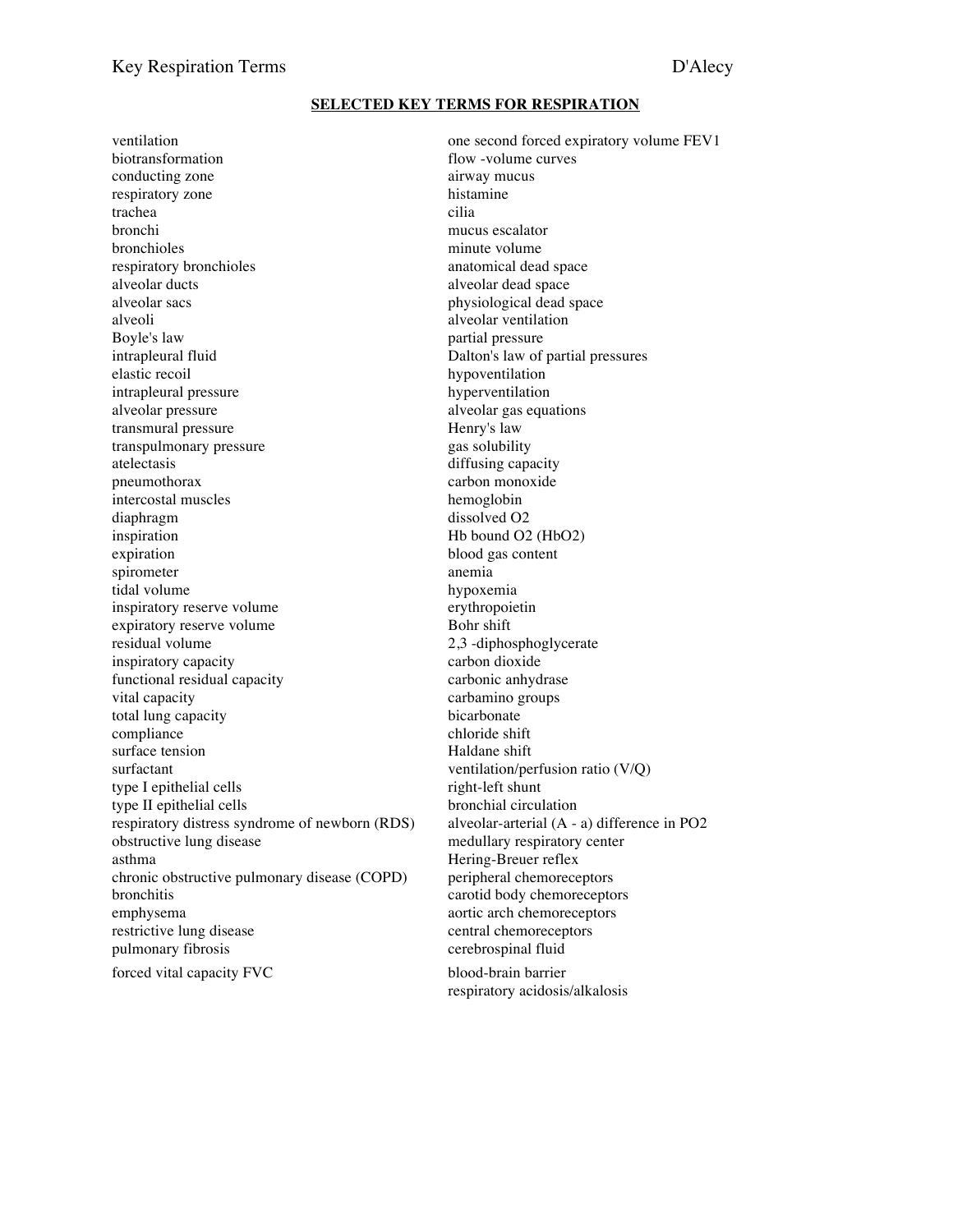## **RESPIRATION OBJECTIVES**

#### **Ventilation and Mechanics**

- 1. Describes the anatomical relationships between lungs, pleura, and chest wall.
- 2. Defines elastic recoil pressure as applied to the alveolar wall and lung wall.
- 3. Defines intrapleural pressure, alveolar pressure, and transpulmonary pressure, gives normal values at FRC, and describes how changes in them explain air flow during inspiration and expiration.
- 4. Defines the term atelectasis, and describes the effects of a pneumothorax on lung mechanics.
- 5. Describes the differences in the origin of the forces producing inspiration and expiration.<br>6. Describes the origin of the forces required to decrease lung volume below the functional r
- Describes the origin of the forces required to decrease lung volume below the functional residual capacity.
- 7. Defines the various lung volumes and capacities and states the physical forces that determine the value of the functional residual capacity.
- 8. Describes the effects of posture (lying vs standing) on functional residual capacity.
- 9. Defines lung compliance and states how it changes during inspiration.
- 10. States differences in transpulmonary pressures, alveolar volumes and ventilation at apex and base of lung in the upright posture.
- 11. Defines surface tension; states its effect on lung compliance.
- 12. Defines surfactant; states its effect on lung compliance.
- 13. Describes the changes in surfactant secretion with changes in lung volume.
- 14. Identifies the problem in a child with respiratory distress syndrome of the newborn.
- 15. Identifies the major mechanical problems associated with obstructive and restrictive lung disease.
- 16. Defines forced vital capacity (FVC) and one second forced expiratory volume (FEV1).
- 17. Describes the effects on airway resistance of changes in lung volume.
- 18. Identifies the change in airway resistance produced by: parasympathetic stimulation, epinephrine, histamine, and carbon dioxide action on airway smooth muscle.

#### **Alveolar ventilation and Gas Exchange**

- 1. Defines the terms: minute volume (pulmonary-ventilation), alveolar ventilation, anatomical dead space, alveolar dead space and physiological (total) dead space.
- 2. Defines partial pressure and calculates it for oxygen or carbon dioxide in a gas, given the percentage of each in the gas and the total gas pressure.
- 3. Lists typical partial pressures of  $O_2$ ,  $CO_2$ , and water in air (at sea level), alveolar air, arterial blood, and mixed venous blood in a healthy individual.
- 4. Defines hypoventilation, hyperventilation, and hyperpnea.
- 5. States the difference in solubility in water of O<sub>2</sub> and CO<sub>2</sub> and the effect this difference has on gas diffusion across the alveolar wall.
- 6. Defines pulmonary diffusing capacity. States how it changes with exercise, alveolar-wall thickening, alveolar edema, and emphysema.
- 7. States whether O<sub>2</sub> and CO<sub>2</sub> reach equilibrium across the alveolar wall by the end of the pulmonary capillaries, at rest and during exercise in normal and abnormally thickened alveoli.

## **Pulmonary Blood Flow (Sisson)**

- 1. The student will know the structure, function, distribution and control of pulmonary blood supply
- 2. Compare pulmonary and bronchial circulation
- 3. Compare and contrast pulmonary and systemic circulation
- 4. Describe and explain the effects of cardiac output and lung volume on pulmonary vascular resistance
- 5. Describe the effects of hypoxia on pulmonary vascular resistance
- 6. Describe the effects of gravity of pulmonary blood flow
- 7. Explain Starling's equation
- 8. Describe the mechanisms of pulmonary edema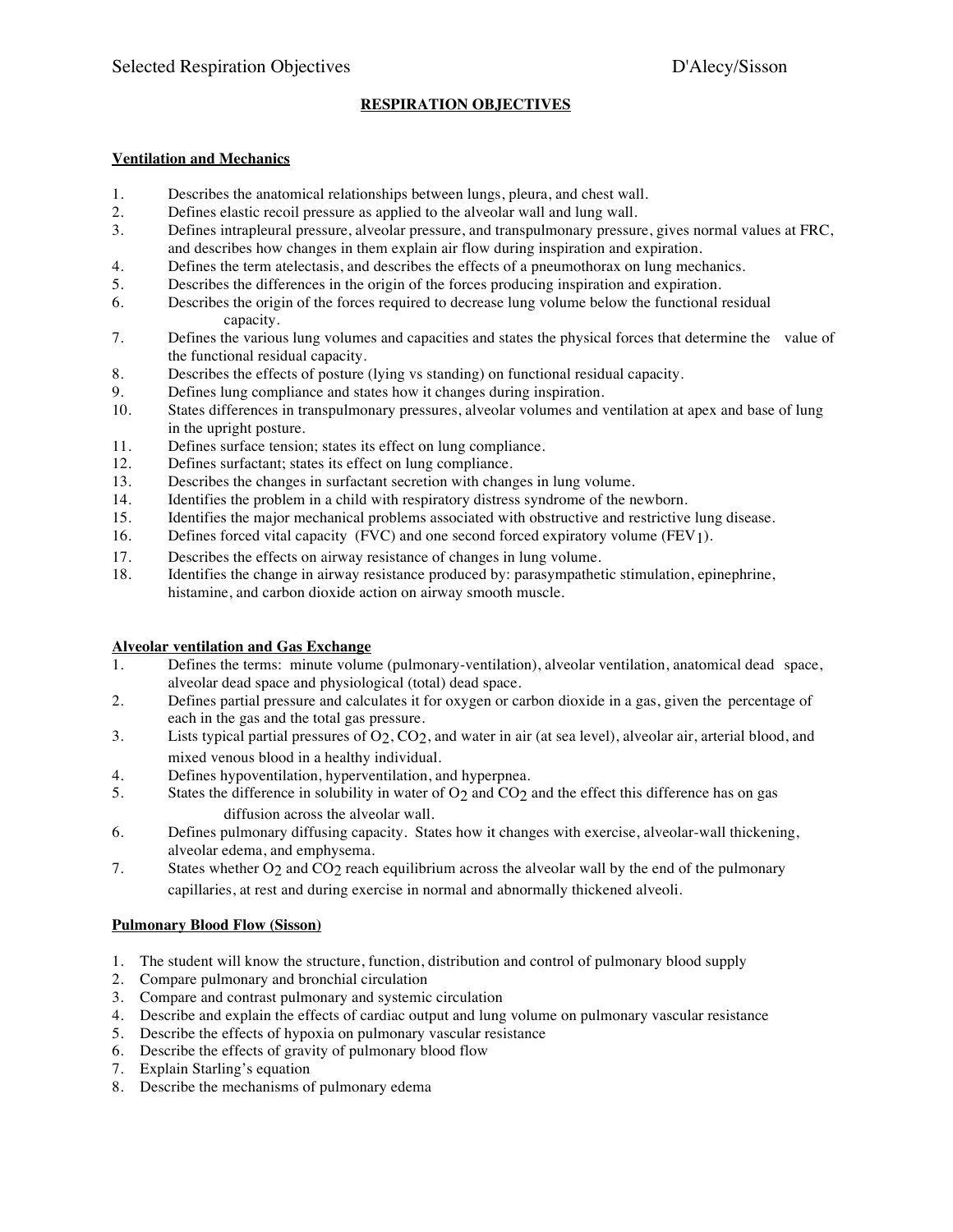# Selected Respiration Objectives **D'Alecy/Sisson**

# **Gas Transport**

- 1. States the amount of oxygen dissolved in IL of blood at 100 mm Hg PO2 and how this amount will change with changes in  $PQ2$ .
- 2. States the amount of oxygen combined with hemoglobin in I L of normal arterial or venous blood (Hb conc. = 15 g/100 ml); defines  $O_2$  carrying capacity.
- 3. Defines oxygen delivery to a tissue in terms of blood flow and blood oxygen content.
- 4. Describes the characteristics of the oxygen-Hb saturation curve and gives the % saturation and volume of oxygen per liter of blood in arterial and mixed venous systemic blood.
- 5. Describes the effect of hyperventilation on the dissolved and Hb-bound oxygen in arterial blood.
- 6. States the shifts produced in the oxygen-Hb saturation curve by pH, PCO2, temperature, and 2-3 DPG and their adaptive significance.
- 7. States the effects of anemia on arterial blood oxygen content and  $P_{O2}$ .
- 8. Lists the various causes of tissue hypoxia and the potential benefits of increasing inspired  $PQ2$ .
- 9. Describes the stimulus for erythropoietin secretion by the kidney. (Not in Levitzky text.)
- 10. States the three forms in which CO2 is carried in the blood and their relative proportions.
- 11. Describes the role of carbonic anhydrase in CO<sub>2</sub> transport and identifies the location of this enzyme in the blood.
- 12. Describes the chemical events associated with the uptake and release of CO2 in tissue and lung capillaries respectively.
- 13. Defines chloride shift and its effect on the location of bicarbonate transported by the blood.
- 14. Describes the effect of hypo- and hyperventilation on the CO2 content of the blood.

#### **Respiratory Control (Control of Ventilation)**

- 1. Identifies the location of the respiratory center in the brain.
- 2. States the types of inputs (stimuli and receptors) that modify the firing of the medullary inspiratory neurons.
- 3. Identifies the location of the major peripheral and central chemoreceptors affecting respiration and the primary stimuli to which these receptors respond.
- 4. Describes the effect on ventilation of a decrease in arterial  $P_0$ 2 and the reason, in terms of the blood oxygen content, that the response is only significant at very low PO2.
- 5. Explains why anemia or carbon monoxide poisoning produces no effect on ventilation.
- 6. Describes the change in ventilation in response to an increase in arterial  $[H^+]$  and  $PCO2$ .
- 7. Explains why a decrease in the arterial blood pH produced by an increase in PCO2 produces a greater increase in ventilation than the same pH change produced by a metabolic acidosis.
- 8. Describes the changes in P<sub>O2</sub>, P<sub>CO2</sub> and pH in systemic arterial blood during moderate and heavy exercise.

#### **Diffusion of Gases (Sisson)**

- 1. To understand the diffusion of gases in the lung
- 2. Define diffusion and contrast with bulk flow
- 3. State Fick's law for diffusion
- 4. Distinguish between diffusion limitation and perfusion limitation
- 5. Describe the diffusion of oxygen from the alveoli into the blood
- 6. Describe the diffusion of CO2 from blood to alveoli
- 7. Define diffusing capacity and discuss its measurement

## **Ventilation-Perfusion (V/Q) Relationships (Sisson)**

- 1. Compares the pulmonary arterial blood pressure with systemic arterial pressure and gives the reason for the lower value of the pulmonary arterial pressure.
- 2. Identifies the bronchial circulation and its effect on arterial gas content.
- 3. States two reasons that an increased pulmonary arterial pressure causes a reduction in pulmonary resistance.
- 4. Describes the effect of a forced expiration below FRC and an inspiration above FRC on pulmonary vascular resistance.
- 5. States the effects of decreased alveolar  $P_{\Omega}$  on pulmonary vascular resistance.